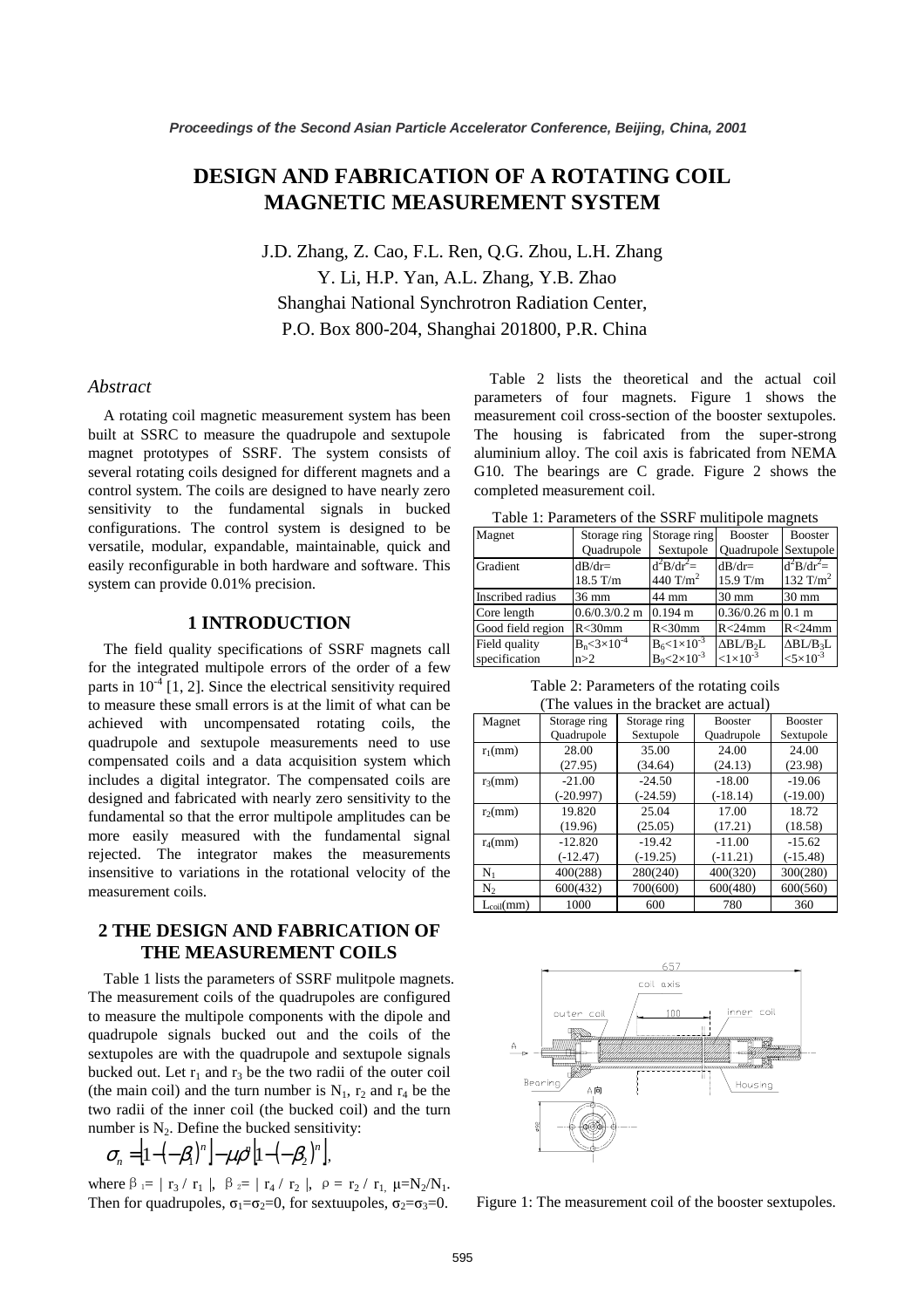

Figure 2: Completed measurement coil

# **3 CONTROLS AND DATA ACQUISITION SYSTEM**

In recent years advances in the speed, resolution and accuracy of analogue to digital converters have increased dramatically. It was decided that a modern analogue to frequency converter, an integral part of a high accuracy digital integrator, could perform data collection quickly and accurately so that recording of the flux linkage could take place in real time. Thus analogical integrators, which can be inherently unstable and represent the weak link in this type of apparatus are no longer required in the measurement process. This section describes the accuracy digital integrator and other instrumentation associated with the measurement system. Figure 3 show the hardware architecture of the control and data acquisition system.



Figure 3: Rotating coil magnetic field measurement system schematic

### *3.1 PDI-5025 Precision Digital Integrator*

Metrolab PDI-5025 is used to integrate the flux linkage. It has a maximum resolution of  $10^{-8}$  Vs and 50ppm gain linearity. In this system the PDI-5025 is connected to one or two sense coils, the host IPC initializes it for a definite series of measurements, then collects the results and performs the required data analysis.

## *3.2 Motor Controller*

The motor control is NI-valuemotion step motor control. It provides forward and backward direction, speed, IO, distance, step size, acceleration, and deceleration functions. The card was installed in the PCI slot and connected with the motor driver (PD-2D44M) for rotating the magnet measurement coil. The position of coil can be read from the optical rotary encoder. The signals coming from the optical rotary encoder can be decoded simultaneously to correct the position error to less than  $\pm 10 \,\mu$  m. This correction can take place at any calculated position for the entire distance at any time. A motor holder (Figure 4.) not only applies to fix the motor and rotary encoder, but also provides the movement for multidirection.



Figure 4: Motor holder of the rotating coil magnetic measurement system